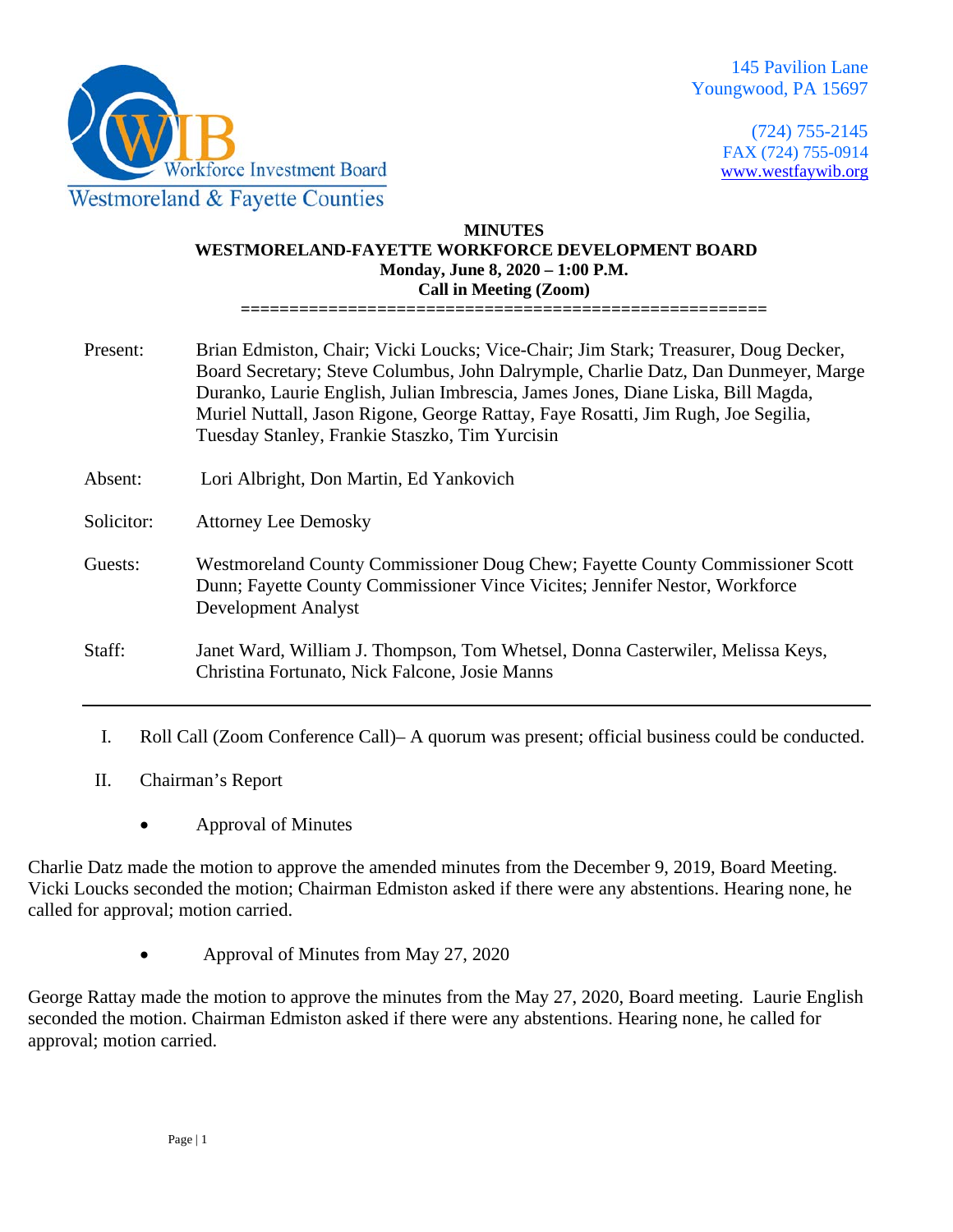III. Finance Committee Meeting Report – Jim Stark

The Finance Committee met May 27, 2020. Agenda items were 1.) Budget for 2020-2021 and the selection of the Auditor. Budget pages and information on auditor were distributed to Board Members and provided at the Zoom meeting today.

Total budget for Program Year July 1, 2020 -June 30, 2021 - \$12,099,656

Tom Whetsel stated that in regards to Covid-19, \$7Million in grant monies will be allocated for workforce development activities and our WDB will be receiving some of these monies.

Also, on hold are the Rapid Response, National Emergency Grant and Strategic Innovation grants. These grant allocations will be brought back at the September 2020 Board meeting.

Tim Yurcisin made the motion to accept the budget for July 1, 2020 - June 30, 2021 of \$12,990,656. Dan Dunmeyer seconded the motion. Chairman Edmiston asked if there were any abstentions. Hearing none, he called for approval; motion carried.

2) Auditor Selection

WDB received one proposal for the audit after making two attempts of advertising for the 4-year audit period of July 1, 2019 to June 30, 2023. The recommendation was to award the bid audit to Mark Turnley, CPA at a cost of \$38,600.

Charlie Datz made the motion to approve Mark Turnley CPA for a total cost of \$38,600. Joe Segilia seconded the motion; Chairman Edmiston asked if there were any abstentions. Hearing none, he called for approval; motion carried.

- IV. Executive Director Report William J. Thompson
	- 1. Contract Renewals July 1, 2020-June 30, 2021

This is the final year for the Operator and the Title 1 contract with the Private Industry Council. The Private Industry Council operates the WIOA Title 1 Career Services in the amount of \$1,110,000, operation of the PA Department of Human Services revised EARN Program (to serve TANF recipients) in the amount of \$699,000, and the Operator contract in the amount of \$38,000.

| TA CANLENLINN TINAL TEAN EATENSION          |                    |  |  |  |  |
|---------------------------------------------|--------------------|--|--|--|--|
| <b>Program Title</b>                        | Amt.               |  |  |  |  |
|                                             | <b>Recommended</b> |  |  |  |  |
| Operator                                    | 38,000             |  |  |  |  |
| <b>WIOA Title 1 Career Services</b>         | \$1,100,000        |  |  |  |  |
| PA. Dept. of Human Services EARN<br>Program | 699,000            |  |  |  |  |
|                                             |                    |  |  |  |  |

## PA CAREERLINK® FINAL YEAR EXTENSION

Approval is needed for the 3 CareerLink Centers.

| <b>PA CareerLink® Westmoreland</b> | \$260,997 |
|------------------------------------|-----------|
| <b>PA CareerLink® Fayette</b>      | \$227,092 |
| PA CareerLink® Alle-Kiski          | \$277,355 |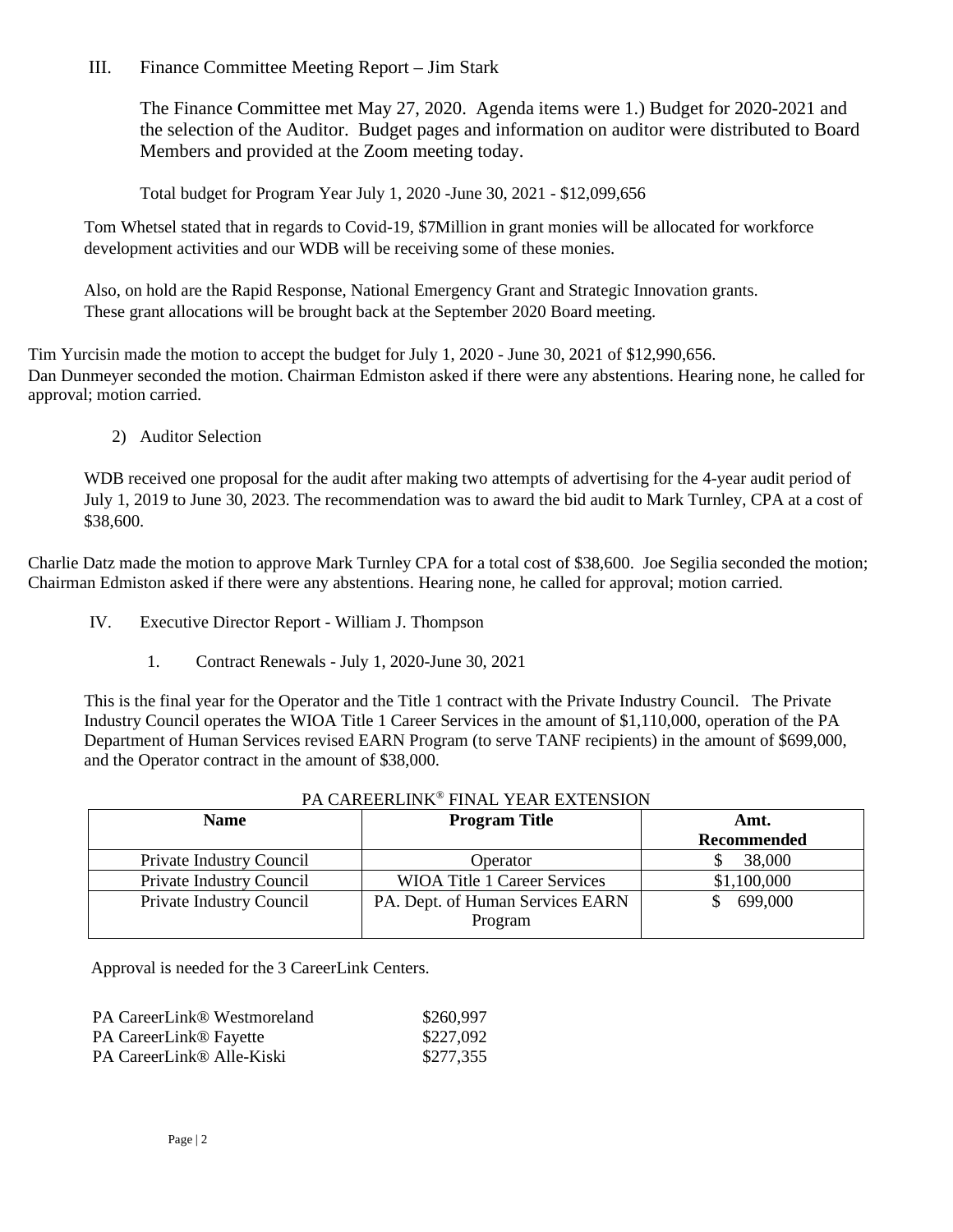Charlie Datz made the motion to approve the Operating Budgets for the CareerLink's. Vicki Loucks seconded motion. Chairman Edmiston asked if there were any abstentions. Tim Yurcisin abstained due to conflict of interest. Chairman Edmiston called for approval; motion passed unanimously with the abstentions.

Seven (7) 2020 WIOA Young Adult Employment and Training Program Contract Renewals need approval for extension for another year. This is the second year for the RFP for in-school and out-of-school youth with WIOA funds. Total amount: \$1,139,292.79.

George Rattay made the motion to accept the Contract approvals in the amount of \$1,139,292.79. Doug Decker seconded the motion. Chairman Edmiston asked if there were any abstentions. Tim Yurcisin and Jim Stark abstained due to conflict of interest.Chairman Edmiston called for approval; motion passed unanimously with the abstentions.

Providing services through our CareerLink Center, Westmoreland Community Action and Life's Work of Western PA have received funds through the National Dislocated Worker Health Emergency Grant assisting individuals with the opioid crisis.

Westmoreland Community Action is to serve 20/25 employers who are interested as being identified as a Recovery Friendly Workplace.

Life's Work of Western PA, based in the Mon Valley are providing placement and retention services to those in recovery in Westmoreland and Fayette. They are hoping to serve 25 individuals in recovery efforts.

Dan Dunmeyer made the motion to approve Westmoreland Community Action and Life's Work of Western PA. Marge Duranko seconded the motion. Chairman Edmiston asked if there were any abstentions. Hearing none, Chairman Edmiston called for approval; motion carried.

A new grant needing approval is a Youth Re-Entry program in both counties. This is a collaborative approach to working with young individuals that are connected to both juvenile justice systems. City Mission in Fayette County has opened Aspire Youth Center and WDB has agreed to provide \$23,675 on a 3-month pilot basis. Aspire will provide education services, career readiness and other required education services. This grant will be reevaluated for future consideration.

Vicki Loucks made the motion to approve the Youth Re-entry Grant with City Mission. Jim Stark seconded the motion; Chairman Edmiston asked if there were any abstentions. Hearing none, Chairman Edmiston called for approval; motion carried.

A meeting is being scheduled for June 23, 2020, to meet with Westmoreland County Judge Bononi to discuss Westmoreland County's collaboration between the Juvenile Justice System and the Workforce Board.

V. New Business - Elections of Officers

The present slate of officers indicated they wish to remain as officers of the WDB.

| Bryan Edmiston, Chair    | Jim Stark, Treasurer         |
|--------------------------|------------------------------|
| Vicki Loucks, Vice Chair | Doug Decker, Board Secretary |

George Rattay made the motion for the following slate of officers:

| Brian Edmiston, Chair | Vicki Loucks, Vice Chair     |
|-----------------------|------------------------------|
| Jim Stark, Treasurer  | Doug Decker, Board Secretary |

George Rattay asked for other nominations from the floor. Hearing no other nominations, the slate of officers was closed.

Charlie Datz seconded the motion to set the slate of officers; hearing no abstentions motion carried.